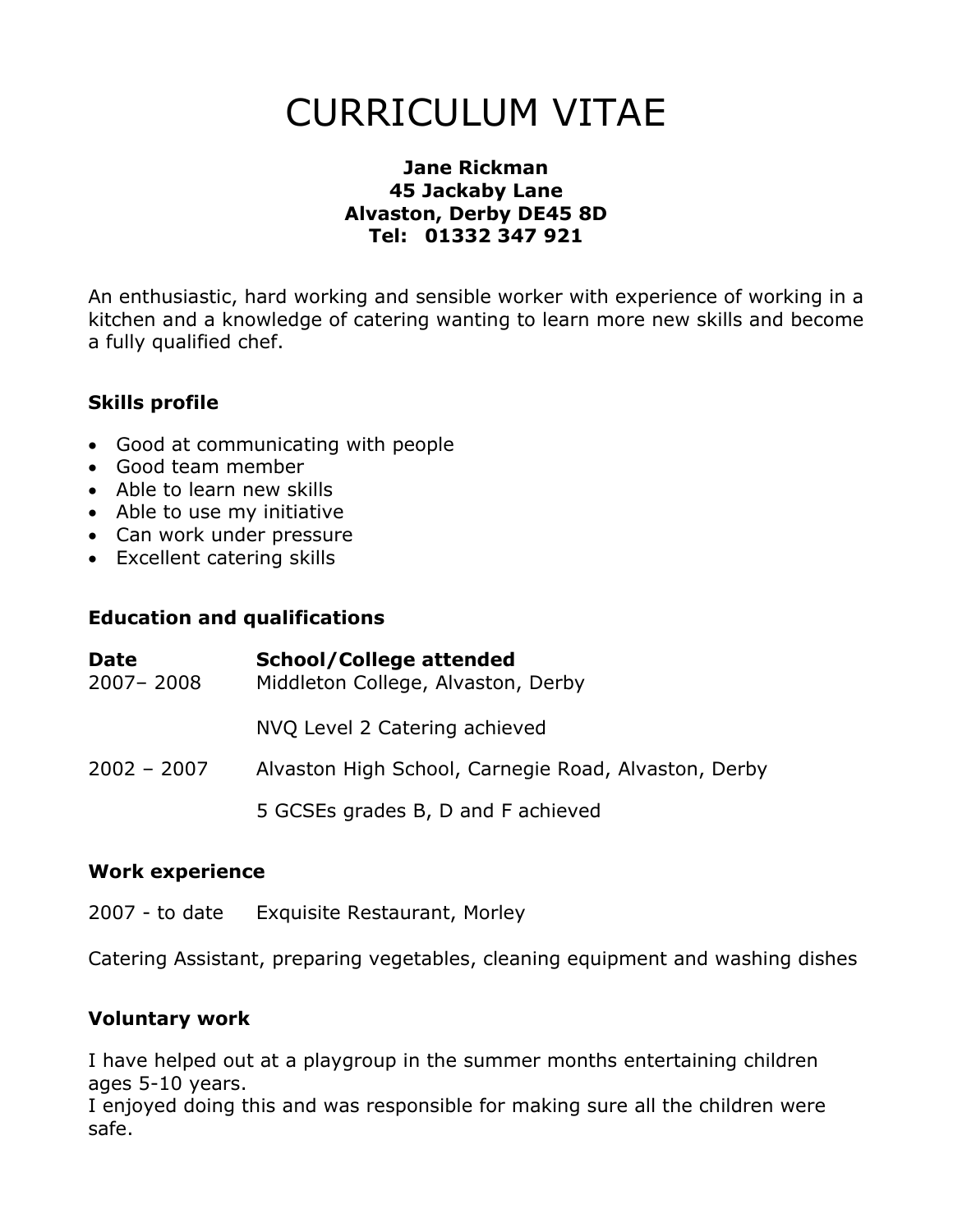#### Personal

I am a quietly confident person and in a work situation I can be flexible and work on my own initiative.

In my spare time I enjoy going to the cinema and I like to keep fit. I go to aerobics once a week and play badminton with my friends at the local sports centre.

#### **References**

Mr John Hardy Middleton College **Bumble Road** Alvaston Derby **DE45 7YT** 

Mrs Sarah Eaton **Exquisite Restaurant** Palm Tree Court Morley Derbyshire DE5 5GT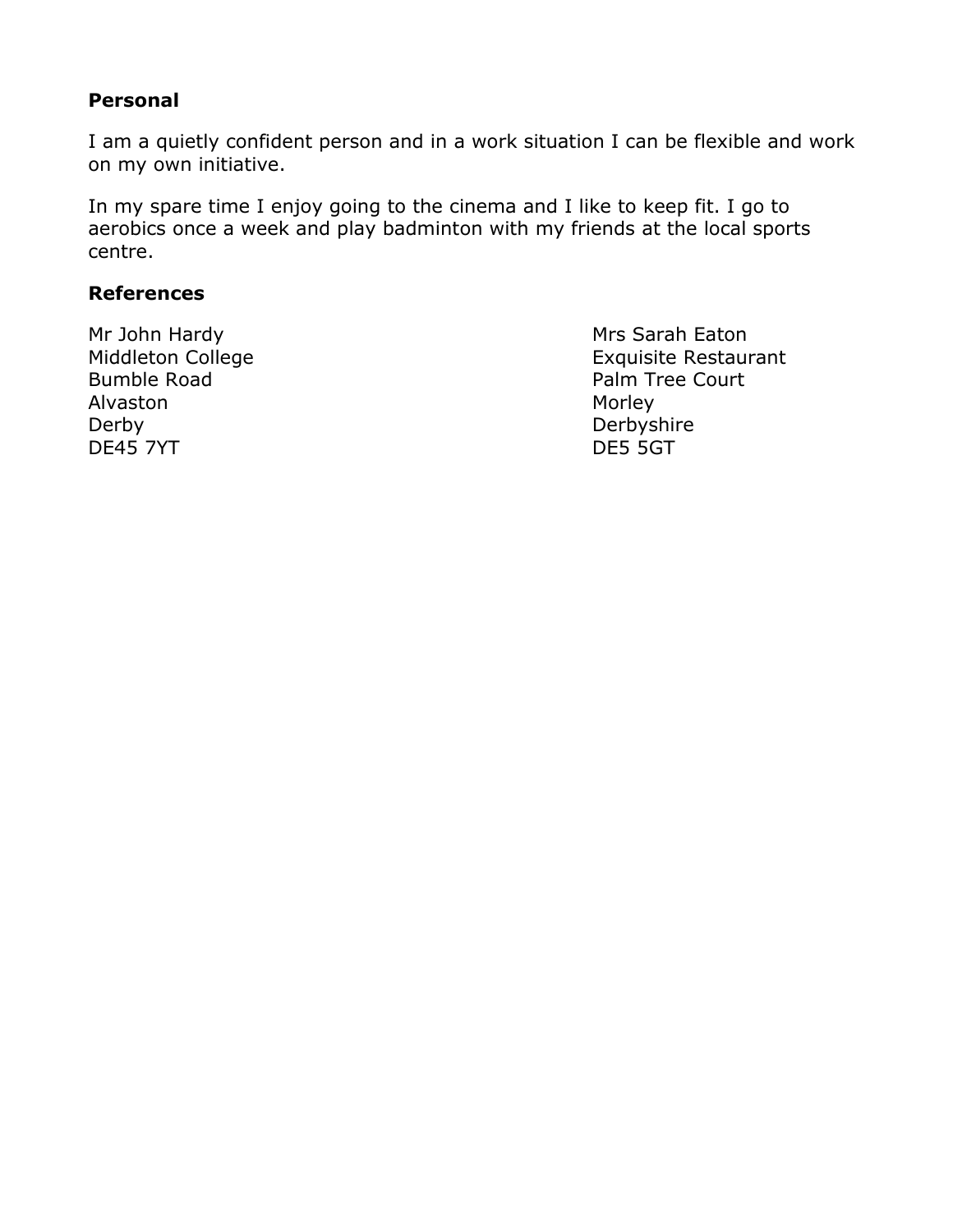3 Larch Avenue Gamesley **GLOSSOP** Derbyshire Tel: 01457 554 667

## **RYAN GREEN**

I am a friendly highly motivated and confident person who enjoys meeting new people. I am reliable and enjoy working as part of a team as well as on my own initiative. I am keen to learn new skills if given the opportunity.

| Date of Birth          | 13 <sup>th</sup> December 1992                                                                                                                                  |  |  |
|------------------------|-----------------------------------------------------------------------------------------------------------------------------------------------------------------|--|--|
| <b>Education</b>       | 2003 - 2008 Glossopdale Community College                                                                                                                       |  |  |
| <b>GCSE's Studied</b>  | English<br>$\bullet$<br><b>Mathematics</b><br>$\bullet$<br>Information technology<br>$\bullet$<br>Science<br>$\bullet$                                          |  |  |
| <b>Work Experience</b> |                                                                                                                                                                 |  |  |
| $2008 - present$       | <b>Station News, Glossop</b><br>Serving customers<br>$\bullet$<br>Checking stock, replenishing shelves<br>$\bullet$<br>General housekeeping duties<br>$\bullet$ |  |  |
| <b>Personal</b>        | I enjoy rock climbing, pot-holing/caving and extreme sports. I have also<br>helped a family friend with various building work.                                  |  |  |
| <b>Health</b>          | Good                                                                                                                                                            |  |  |
| <b>References</b>      | Available on request                                                                                                                                            |  |  |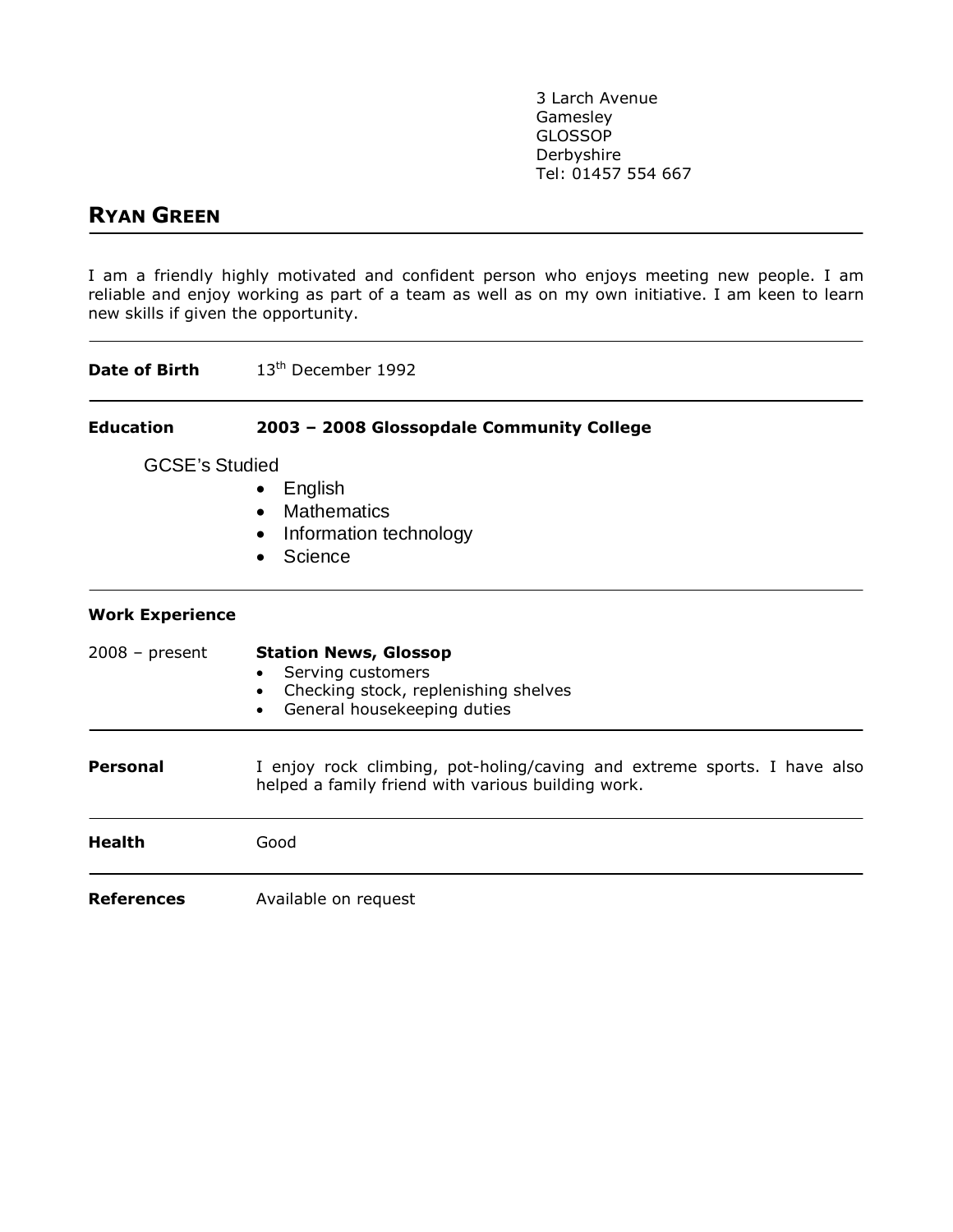# Louise Mitchell 4 Victoria Square

Tupton, Chesterfield S40 3BY 01246 234 567 (Home)

07765 332 (mobile)

A hard working GCSE student keen to get some part-time summer vacation work, working outside for a nursery or garden centre.

Available - July and August

Relevant skills and experience

Shelf filling at a local supermarket last Christmas, involving physically tiring work.

Team work skills and shift work from current Saturday job in a Fish and Chip shop.

#### Education

 $2003 - 2008$ **Tupton Community School** 

Taking GCSE exams in six subjects.

#### Work experience

| $2008 - present$ | The Admiral, Customer Service.                |
|------------------|-----------------------------------------------|
| 2007             | Christmas holiday: Tesco, Shelf filler.       |
| 2007             | Two weeks work experience in a garden centre. |

#### Personal

I am an outdoor, active person, keen to swap my current indoor job for one working outside and I am prepared to be outside in all weathers.

In my spare time I like to hike, cycle and rock climb with my friends.

References Available on request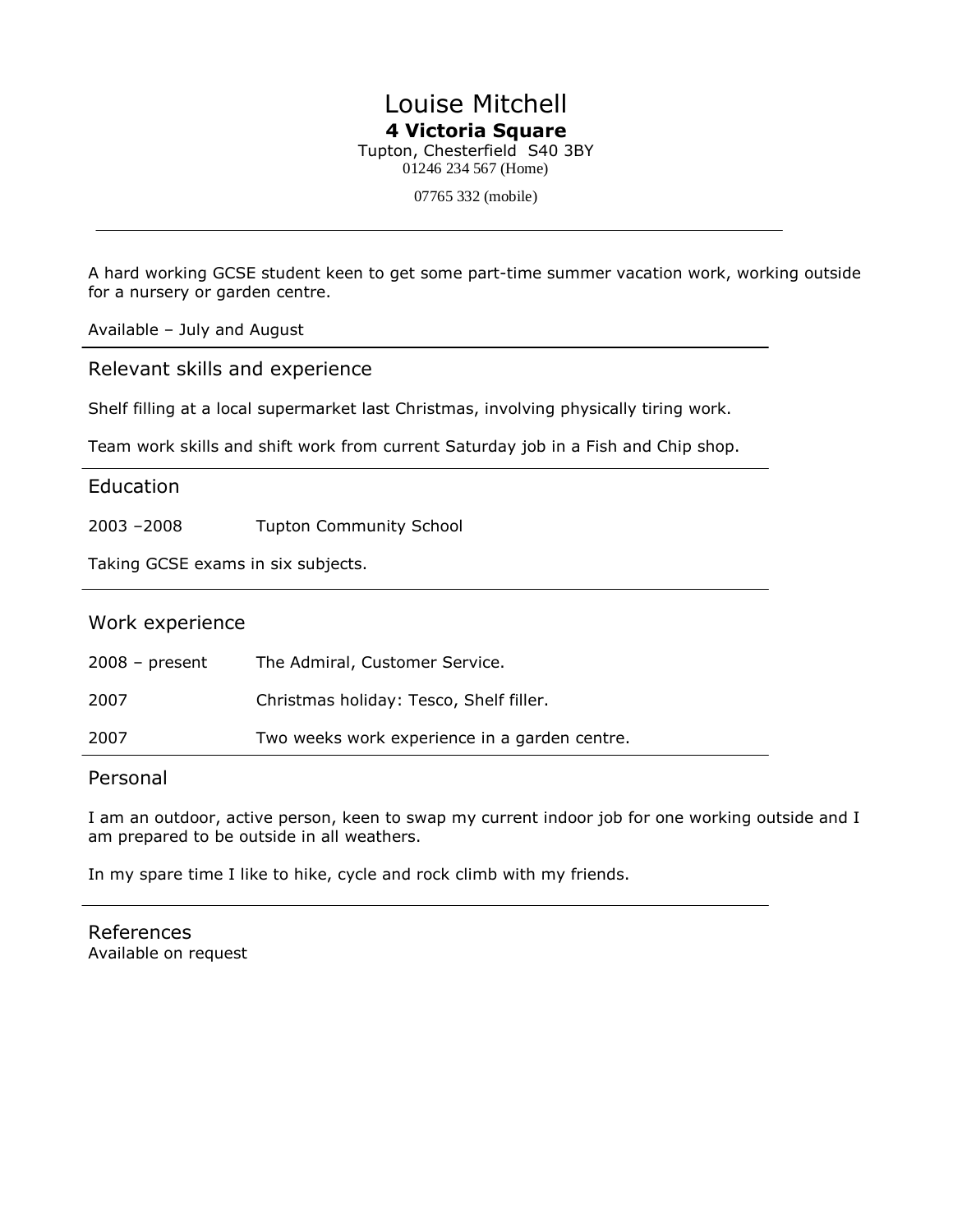# **CURRICULUM VITAE**

56 Fanshaw Way Pinxton Derbyshire **DE56 3ED** Tel: 01773 456 123

# **DAVID HOLMES**

A reliable person who is not afraid of hard work. Learns quickly through practice and can work as part of a team or alone. Has obtained excellent working experience in the joinery trade and is looking for a position to develop existing and new skills.

#### **Education and galifications**

2003 - 2008 Frederick Gent School

| <b>GCSEs</b>                | Expected grades |  |
|-----------------------------|-----------------|--|
| English                     | D/E             |  |
| Art                         | D/E             |  |
| <b>Maths</b>                | D/E             |  |
| Craft design and technology | D/E             |  |

#### **Work Experience**

| 2 weeks 2007       | <b>Fitted and Kitted Alfreton</b><br>General joinery labouring and basic joinery with a fitted kitchen and<br>bedroom company |
|--------------------|-------------------------------------------------------------------------------------------------------------------------------|
| Jan 2008 - present | Wood is Good<br><b>South Normanton</b><br>Helping with all aspects joinery work with a furniture maker<br>(Saturday mornings) |

#### **Skills profile**

**Joinery Skills -** knowledge of different types of wood and wood joints, ability to work to diagrams, designed and made a garden seat at school

Ability to use tools and machinery effectively - familiar with using power and hand tools eg planes, sanders, drills, hammers and saws

Understanding of Health and Safety  $-$  a good knowledge of health and safety issues gained through subjects at school and work experience

**Team work** – team sports at school and working as part of an established team at Fitted and Kitted and Wood is Good

**Communication skills** - has excellent communication skills and can follow instructions carefully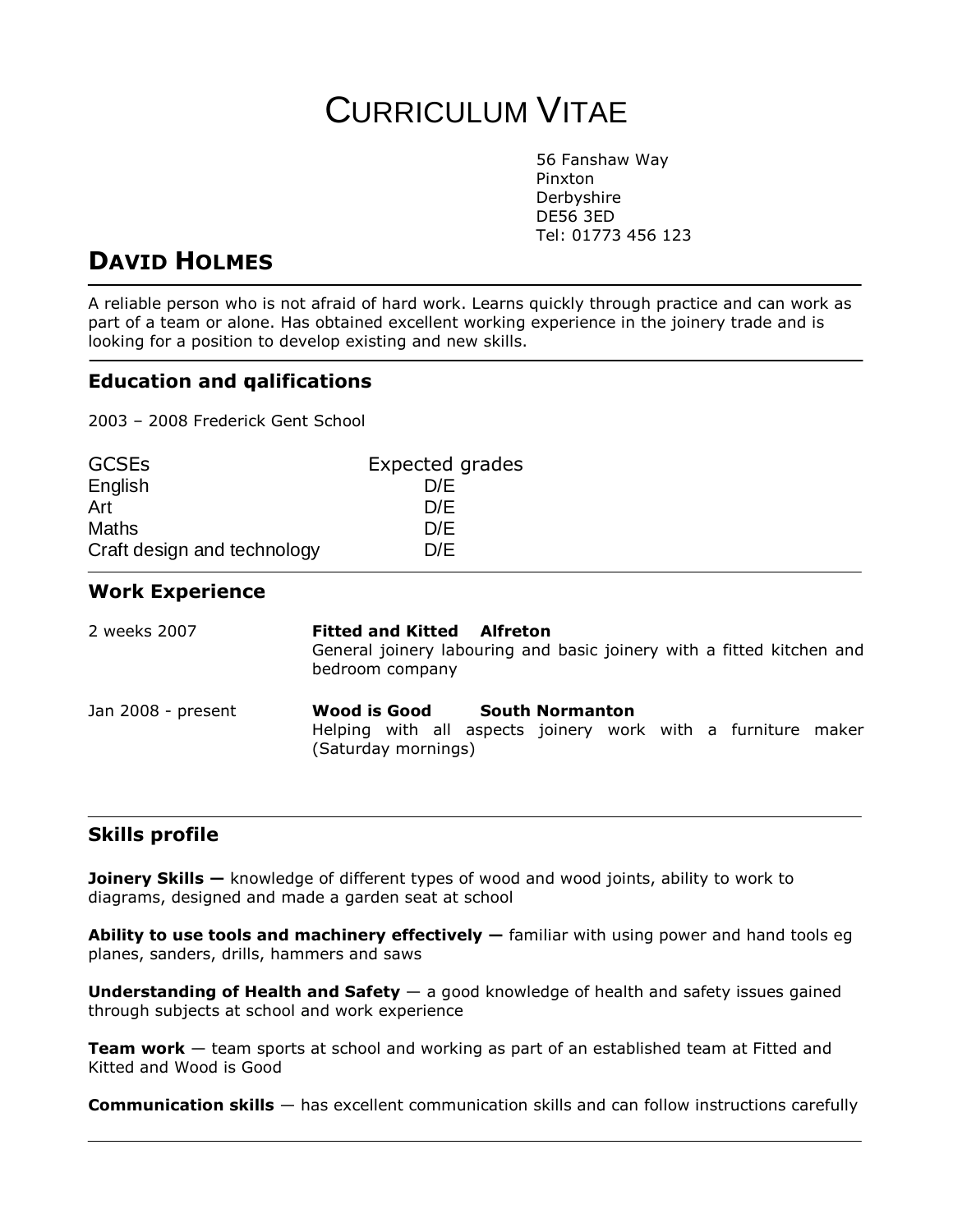#### **Interests**

Watching sport particularly snooker and football, cycling, listening to music and going to concerts and the cinema.

#### **Career Aim**

To become a qualified joiner making the most of my enjoyment of working manually with wood. Willing to undergo any training available.

#### Date of birth

3.01.92

#### **References**

Mr P Green Head of Manufacturing and Design Frederick Gent School South Normanton Derbyshire **DE55 2ER** 

Mr G Dobbs Manager Wood is Good South Normanton Derbyshire **DE55 6YH**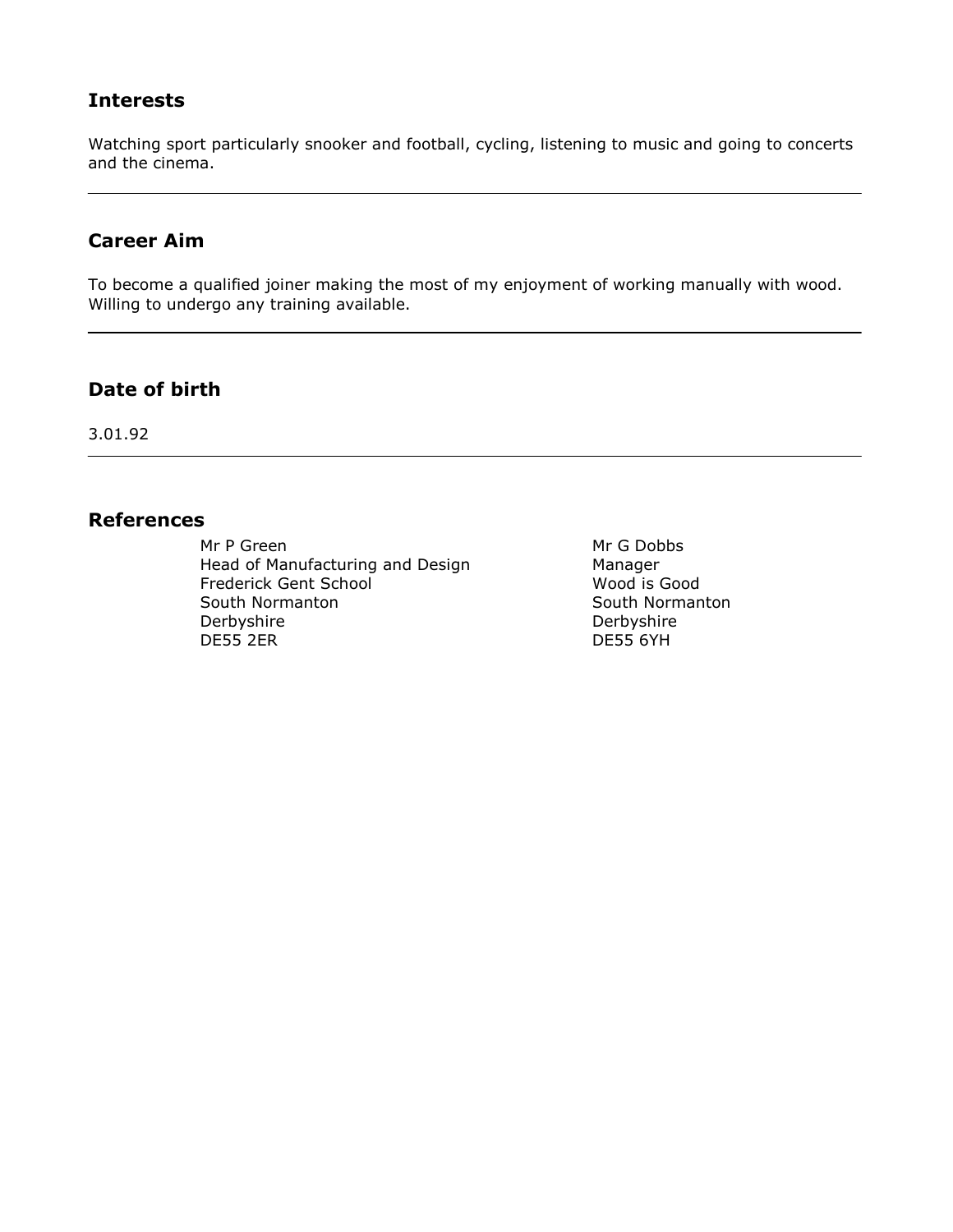# **CURRICULUM VITAE**

## **KYLIE SMITH**

7 Lilac Road Heage Derbyshire **DE55 7UH** Tel: 01773 678 987

Date of birth: 13.5.92

I am a friendly and confident person who relates easily to other people. I am reliable and organised and so will be ready for work on time. I am keen to have a job because I want to be successful in life.

### **Education and Qualifications**

2003 - 2008 Belper School

| <b>GCSEs</b>    | <b>Expected grades</b> |  |
|-----------------|------------------------|--|
| <b>English</b>  | D/E                    |  |
| IT              | D/E                    |  |
| <b>Maths</b>    | D/E                    |  |
| <b>RE</b>       | D/E                    |  |
| <b>Textiles</b> | D/E                    |  |
|                 |                        |  |

#### **Work Experience**

2 weeks 2007

#### **Fairfield Infant School**

I helped the children to read and write, read to them, helped them with painting and helped to supervise outside play.

## **Skills Profile**

**Practical Skills**  $-$  I can use a sewing machine and sew neatly by hand. I can follow a pattern and instructions.

**People Skills**  $-1$  am good with people and was praised for my patience with the children at Fairfield Infant School. I was able to calm them down if they got upset or hurt in the playground.

**Team work**  $-$  I played in a netball team at school and worked as part of an established team on work experience

**Communication skills** - I have excellent communication skills and can relate to both children and adults